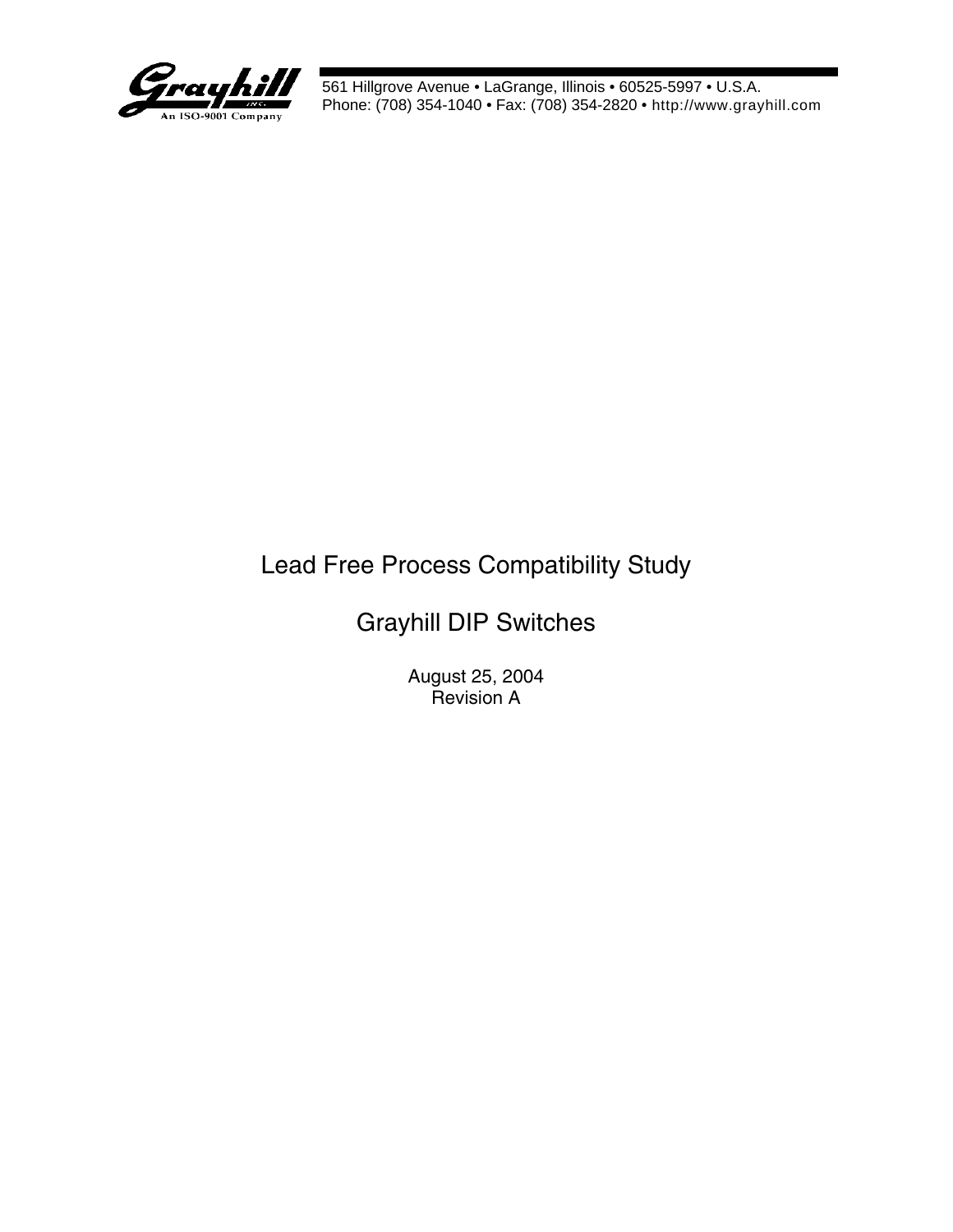

### **TABLE OF CONTENTS**

| 2.1.        |
|-------------|
| 2.2.        |
| 2.3.        |
|             |
| 3.1.        |
| 3.2.        |
| 3.2.1.      |
| 3.2.1.1.    |
| 3.2.1.2.    |
| 3.2.2.      |
| 3.2.2.1.    |
| 3.2.2.2.    |
| 3.3.        |
| 3.3.1.      |
| 3.3.1.1.    |
| 3.3.1.2.    |
| 3.3.2.      |
| $3.3.2.1$ . |
| 3.3.2.2.    |
|             |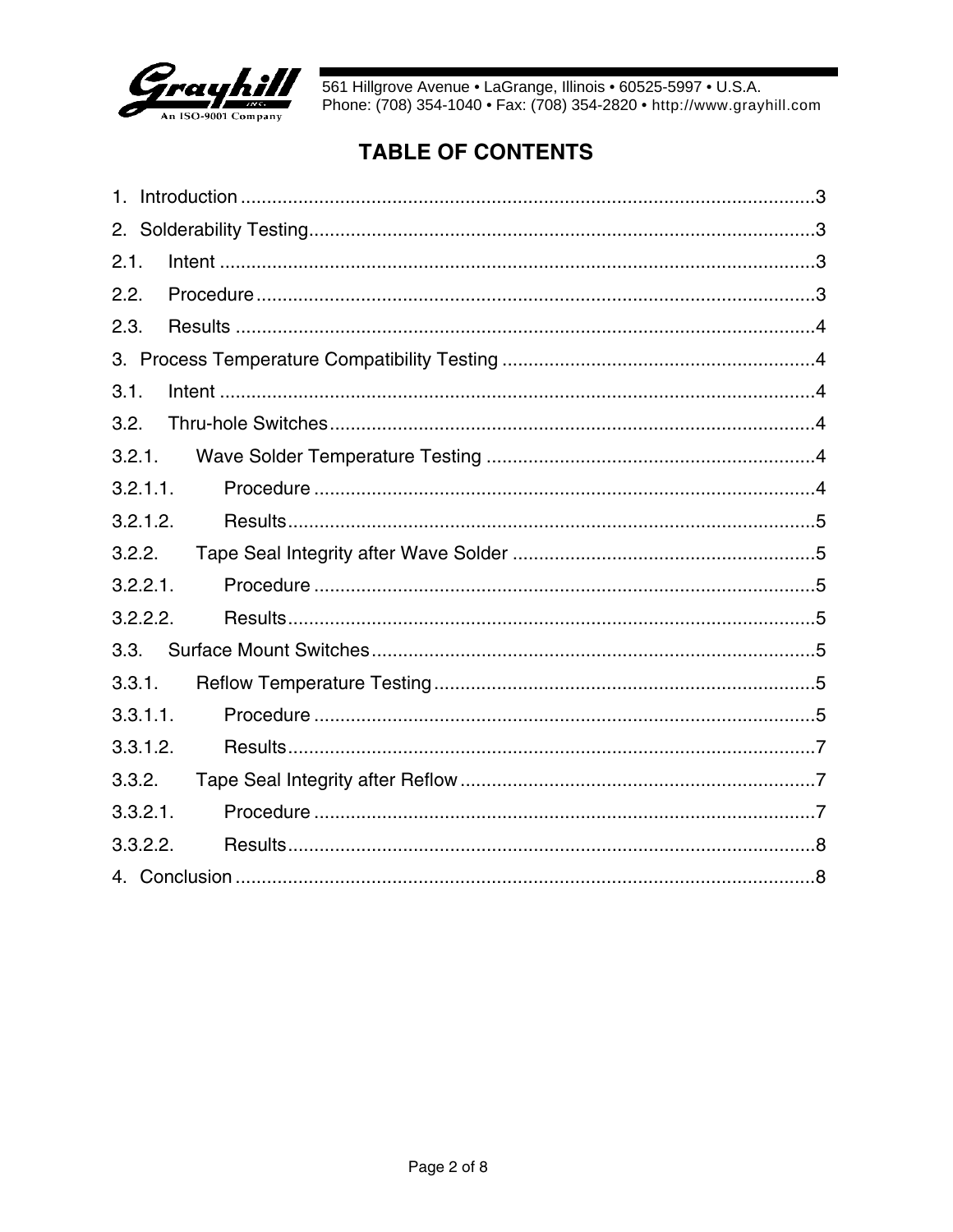

Lead Free Process Compatibility Study

- 1. Introduction. In order to comply with the European ROHS directive, a study was conducted to qualify pure matte tin plating as a replacement for tin/lead plating currently used on Grayhill DIP switches. The study also investigated the compatibility of Grayhill's DIP switches with the higher process temperatures required by lead-free solder processing. The focus of the testing was on solderability of pure matte tin plated terminals and process temperature testing to ensure device compatibility in both tin-lead and lead-free processes. Solderability testing was performed using both tin-lead and lead-free solder. Process temperature testing was performed using both a wave solder process on thru-hole mount switches and a reflow process on surface mount switches.
- 2. Solderability.
- 2.1. Intent. Solderability testing was performed to ensure process compatibility of pure matte tin plated switch terminals using both tin-lead and tin-silver-copper solders. Testing was performed using both thru-hole mount switches and surface mount switches.
- 2.2. Procedure. Solderability testing was performed per IPC/EIA/JEDEC J-STD-002B, Test Method A. The following two groups of DIP switches were used for the testing:

| <b>Switch Part Number and Terminal Plating</b>                             | Number of<br><b>Samples</b> |
|----------------------------------------------------------------------------|-----------------------------|
| 76SB08 with 100% pure matte tin plating on<br>the terminals, (lead-free)   | 40                          |
| 94HAB08W with 100% pure matte tin plating<br>on the terminals, (lead-free) | 40                          |

Twenty switches from each group were tested using tin-lead solder (63% tin, 37% lead) and the remaining twenty switches from each group were tested using leadfree solder (96% tin, 3.5% silver, 0.5% copper). The following procedure was used for the testing:

- Steam age, 8-hour duration
- Immerse in flux for 5 to 10 seconds
- Drv 5 to 20 seconds
- Immerse in molten solder for 5 seconds
- Remove flux (Isopropyl alcohol in ultrasonic tank)
- Inspect at 10X magnification

The solder bath was maintained at a temperature of 245° Celsius for the tin-lead solder and  $260^\circ$  Celsius for the lead-free solder. Type ROL1 flux was used for all the switches.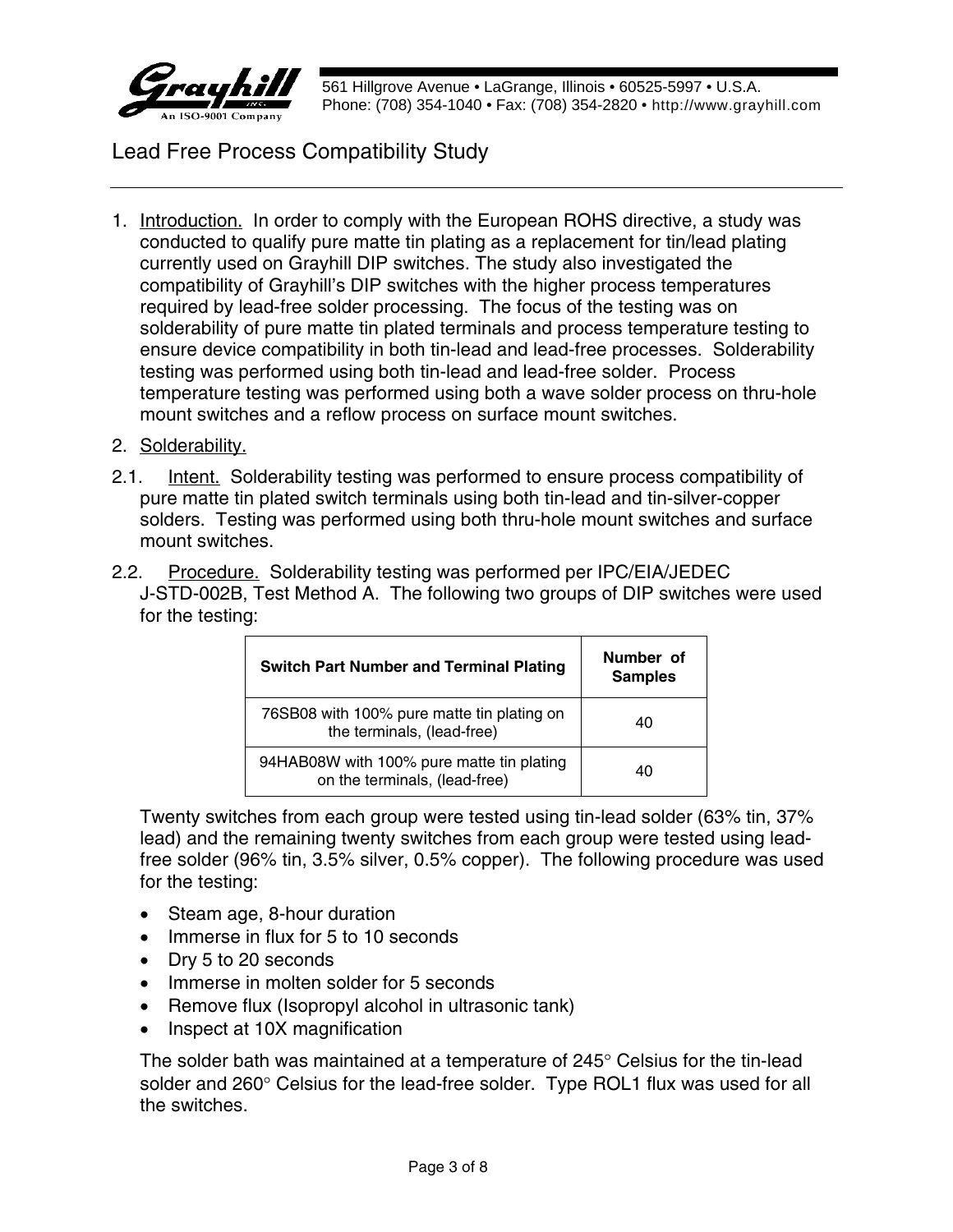

The 76SB08 switches are through-hole devices with leads coming straight down from the bottom of the device. These parts were dipped straight down into the solder bath.

The 94HAB08W switches are surface-mount with gull-wing leads. These parts were dipped at a 45-degree angle.

2.3. Results. The switches were examined under a microscope with a minimum magnification of 10X. The overall solderability was judged to be acceptable with greater than 95% of the soldered area covered and free of defects. All switches passed testing. The results are summarized in the table below.

| <b>Test Performed</b>                      | <b>Switch Part Number</b><br>and Terminal Plating                | <b>Test Standard</b>                      | <b>Number</b><br>οf<br><b>Samples</b> | <b>Number</b><br><b>Pass</b> | <b>Number</b><br>Fail |
|--------------------------------------------|------------------------------------------------------------------|-------------------------------------------|---------------------------------------|------------------------------|-----------------------|
| Solderability -<br><b>Tin/Lead Solder</b>  | 76SB08 with 100%<br>pure matte tin plating<br>on the terminals   | <b>IPC/EIA/JEDEC</b><br><b>J-STD-002B</b> | 20                                    | 20                           | 0                     |
| Solderability -<br><b>Tin/Lead Solder</b>  | 94HAB08W with 100%<br>pure matte tin plating<br>on the terminals | <b>IPC/EIA/JEDEC</b><br><b>J-STD-002B</b> | 20                                    | 20                           | 0                     |
| Solderability-<br><b>Lead Free Solder</b>  | 76SB08 with 100%<br>pure matte tin plating<br>on the terminals   | <b>IPC/EIA/JEDEC</b><br><b>J-STD-002B</b> | 20                                    | 20                           | $\Omega$              |
| Solderability -<br><b>Lead Free Solder</b> | 94HAB08W with 100%<br>pure matte tin plating<br>on the terminals | <b>IPC/EIA/JEDEC</b><br><b>J-STD-002B</b> | 20                                    | 20                           | 0                     |

- 3. Process Temperature Compatibility
- 3.1. Intent. Process temperature compatibility testing was performed on both thruhole switches and surface mount switches to ensure that they can withstand the higher process temperatures associated with lead-free soldering. Additional testing was done to verify the compatibility of the tape seals used on each on the switches.
- 3.2. Thru-hole switches.

### 3.2.1. Wave Solder Temperature Processing.

- 3.2.1.1. Procedure. Twenty switches were put through a wave solder simulation using a solder pot set at 280° C. The terminals of the switches were dipped vertically into the molten solder for 5 seconds. No preheat was used for this test. Grayhill part number 76SB08 was used for the testing per the following procedure:
	- Measure initial contact resistance.
	- Dip switch terminals into molten solder at 280° C for 5 seconds
	- Measure contact resistance after solder dip.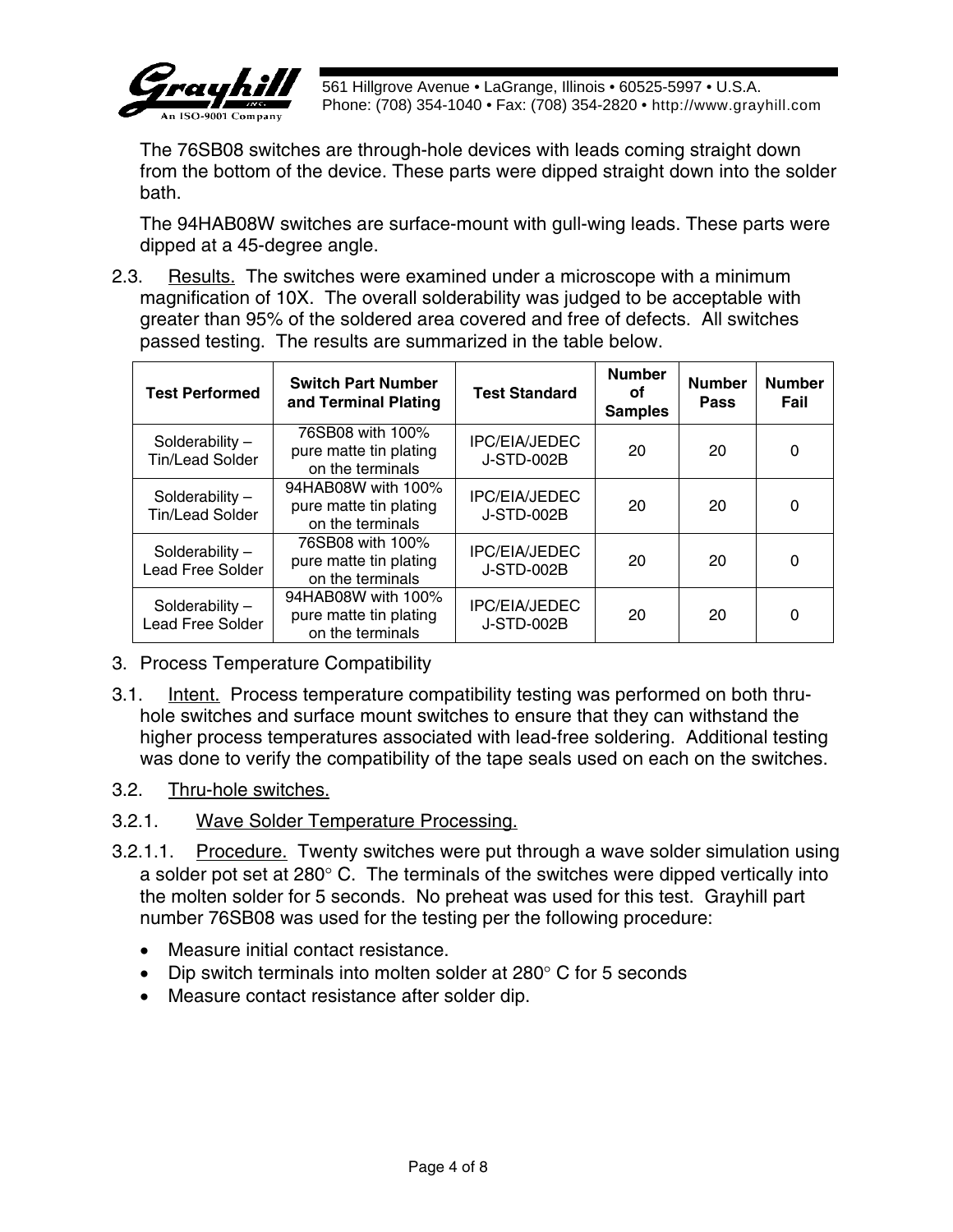

3.2.1.2. Results. Contact resistance remained within specification and there was no significant change between the initial and the final measurements as a result of the solder dip process. A visual inspection revealed no physical damage or deformation of the switch. All switches passed testing. The results are summarized in the table below.

| <b>Test Performed</b>                                       | <b>Test Standard</b>                                               | Number of<br><b>Samples</b> | <b>Number</b><br>Pass | <b>Number</b><br>Fail |
|-------------------------------------------------------------|--------------------------------------------------------------------|-----------------------------|-----------------------|-----------------------|
| <b>Contact Resistance</b><br>before and after<br>Solder Dip | <b>Contact Resistance</b><br>must be less than $50 \text{m}\Omega$ | 20                          | 20                    |                       |

#### 3.2.2. Tape Seal Integrity after Wave Solder.

- 3.2.2.1. Procedure. Thirty-five switches were first processed through a wave-solder operation. Grayhill part number 76SB02S was used for the testing. The following temperature profile was used for the wave solder operation:
	- 300° C preheat
	- $260^\circ$  C solder bath

To verify the integrity of the tape seal the switches were leak tested after the temperature processing. Leak testing was performed per MIL-STD-202, Method 112E, Test Condition D. The following procedure was use for the testing:

- Fill leak test tank with FC40 liquid.
- Raise temperature of FC40 to 125° C.
- Submerge test samples for a period of 20 seconds.
- Look for a steady stream of bubbles released by test samples.
- Test passes if no stream of bubbles seen during 20 seconds.
- 3.2.2.2. Results. All switches passed leak testing. The results are summarized in the table below.

| <b>Test Performed</b>          | <b>Test Standard</b>                          | Number of<br><b>Samples</b> | <b>Number</b><br>Pass | <b>Number</b><br>Fail |
|--------------------------------|-----------------------------------------------|-----------------------------|-----------------------|-----------------------|
| Leak Test after<br>Wave Solder | MIL-STD-202, Method<br>112E, Test Condition D | 35                          | 35                    |                       |

- 3.3. Surface mount switches.
- 3.3.1. Reflow Temperature Processing.
- 3.3.1.1. Procedure. To insure the integrity of Grayhill's 90 and 94 series switches after lead-free reflow soldering processing, 20 switches from each series were tested per IPC/JEDEC J-STD-020B "Moisture/Reflow Sensitivity Classification for Nonhermetic Solid State Surface Mount Devices". The switches were tested to Level-1 classification, or unlimited floor life. Grayhill part numbers 90HBW07P and 94HAB08W were used for the testing per the following procedure: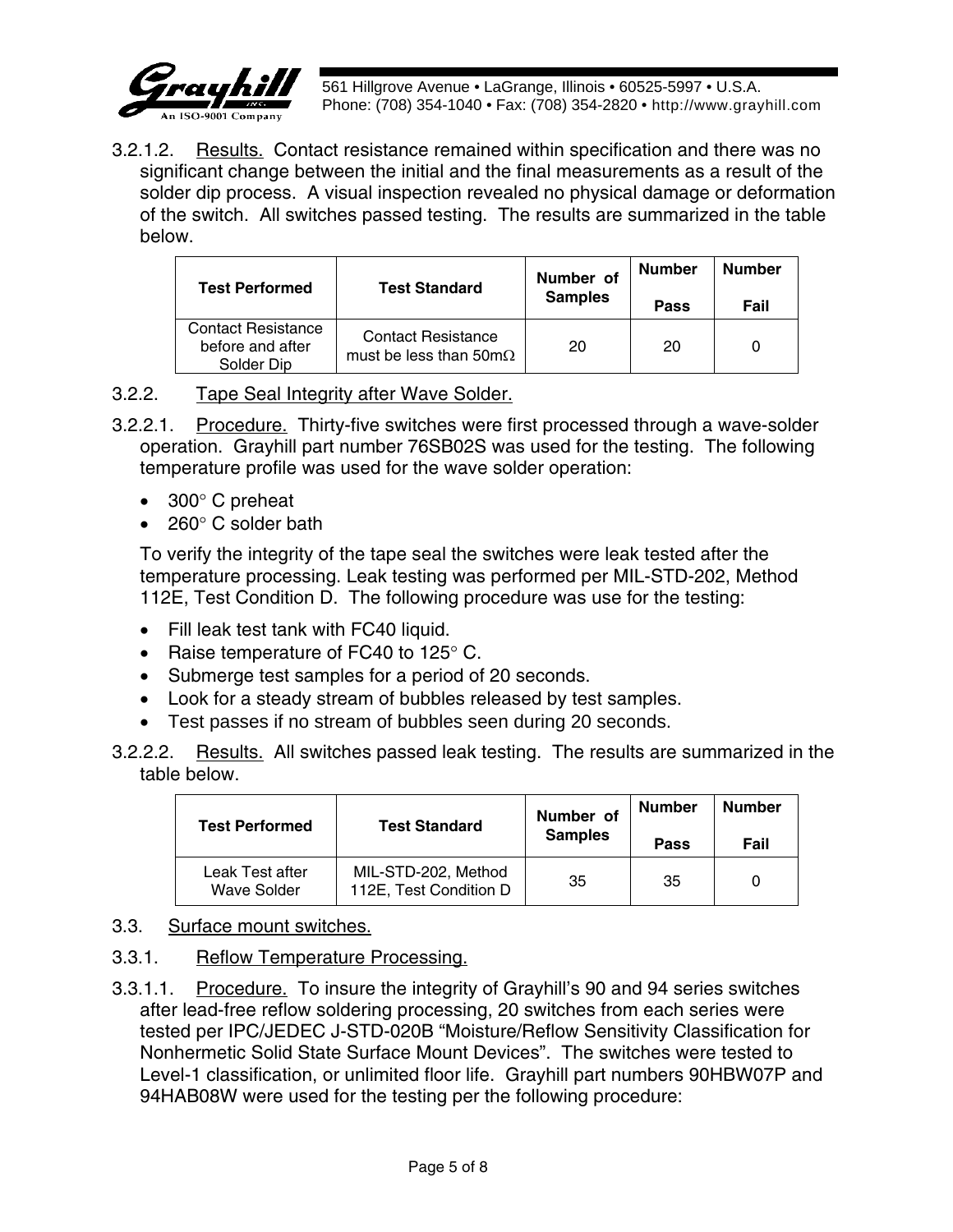

- Initial electrical test of the switches including contact resistance, dielectric strength and insulation resistance.
- Bake for 24 hours at 125° C.
- Soak for 168 hours at 85° C and 85% relative humidity.
- Reflow, three cycles, five minutes between cycles, at 245° C per table 5.2 of J-STD-020B, using the lead-free profile for a large body component, (package thickness greater than 2.5 mm or package volume greater than 350 mm<sup>3</sup>).
- Final electrical test of the switches including contact resistance, dielectric strength and insulation resistance. Visual inspection under magnification.

An additional test was done to verify that the switches could withstand a reflow process with a 260° C peak temperature for 60 seconds. Ten 76, 90 and 94 series switches were subjected to the reflow profile shown in figure 1 below. Grayhill part numbers 76HPSB08GW, 90HBW08P and 94HAB08 were used for the testing per the following procedure:

- Measure initial contact resistance.
- Process switches through one reflow operation as defined by the profile shown in Figure 1 below.



Measure contact resistance after reflow.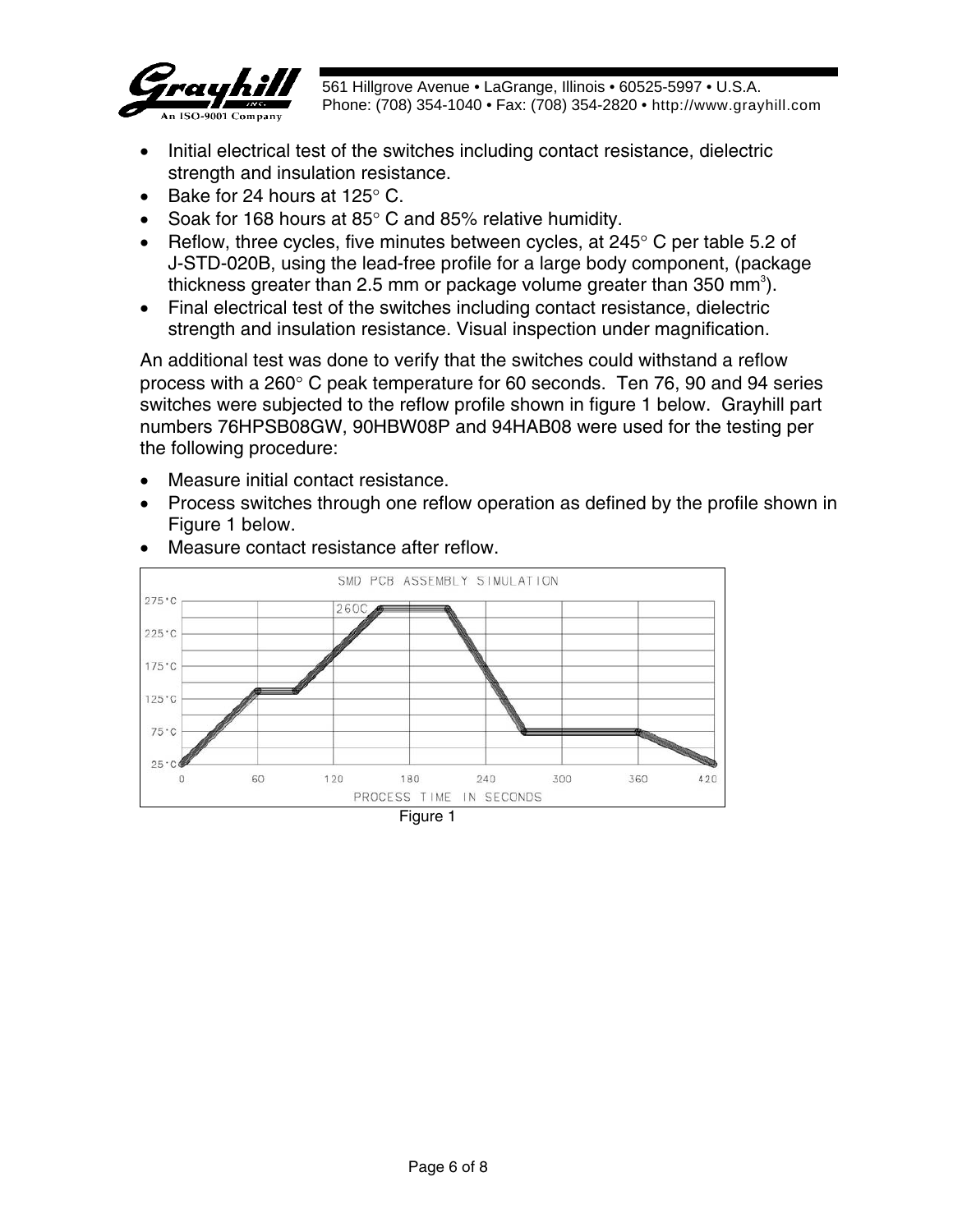

3.3.1.2. Results. All switches passed final electrical testing including contact resistance, dielectric strength and insulation resistance. A visual inspection showed no signs or any damage or deformation to the switch. All switches passed testing per IPC/JEDEC J-STD-020B, Level 1. The results are summarized in the table below.

| <b>Switch</b><br><b>Series</b> | <b>Test Performed</b>                                                              | <b>Test Standard</b>             | <b>Number</b><br>оf<br><b>Samples</b> | <b>Number</b><br>Pass | <b>Number</b><br>Fail |
|--------------------------------|------------------------------------------------------------------------------------|----------------------------------|---------------------------------------|-----------------------|-----------------------|
| 90                             | Moisture Sensitivity Level<br>Using Lead-Free Reflow<br><b>Temperature Profile</b> | IPC/JEDEC J-STD-020B,<br>Level 1 | 20                                    | 20                    | 0                     |
| 94                             | Moisture Sensitivity Level<br>Using Lead-Free Reflow<br><b>Temperature Profile</b> | IPC/JEDEC J-STD-020B,<br>Level 1 | 20                                    | 20                    | 0                     |

Contact resistance remained within specification and there was no significant change between the initial and the final measurements as a result of the reflow testing. All switches passed testing. The results are summarized in the table below.

| <b>Switch</b><br><b>Series</b> | <b>Test Performed</b>                                                         | <b>Number</b><br>οf<br><b>Samples</b> | <b>Number</b><br><b>Pass</b> | <b>Number</b><br>Fail |
|--------------------------------|-------------------------------------------------------------------------------|---------------------------------------|------------------------------|-----------------------|
| 76                             | Contact Resistance Before and After<br>Reflow at 260° C for 60 Seconds        | 10                                    | 10                           |                       |
| 90                             | Contact Resistance Before and After<br>Reflow at 260° C for 60 Seconds        | 10                                    | 10                           |                       |
| 94                             | <b>Contact Resistance Before and After</b><br>Reflow at 260° C for 60 Seconds | 10                                    | 10                           |                       |

### 3.3.2. Tape Seal Integrity after Solder Reflow.

- 3.3.2.1. Procedure. All switches were subjected to one solder reflow operation for lead-free devices as per J-STD-020B. To verify the integrity of the tape seal the switches were leak tested after the temperature processing. Leak testing was performed per MIL-STD-202, Method 112E, Test Condition D. Grayhill part number 90HBW07P was used for the testing per the following procedure:
	- Fill leak test tank with FC40 liquid.
	- Raise temperature of FC40 to 125° C.
	- Submerge test samples for a period of 20 seconds.
	- Look for a steady stream of bubbles released by test samples.
	- Test passes if no stream of bubbles seen during 20 seconds.